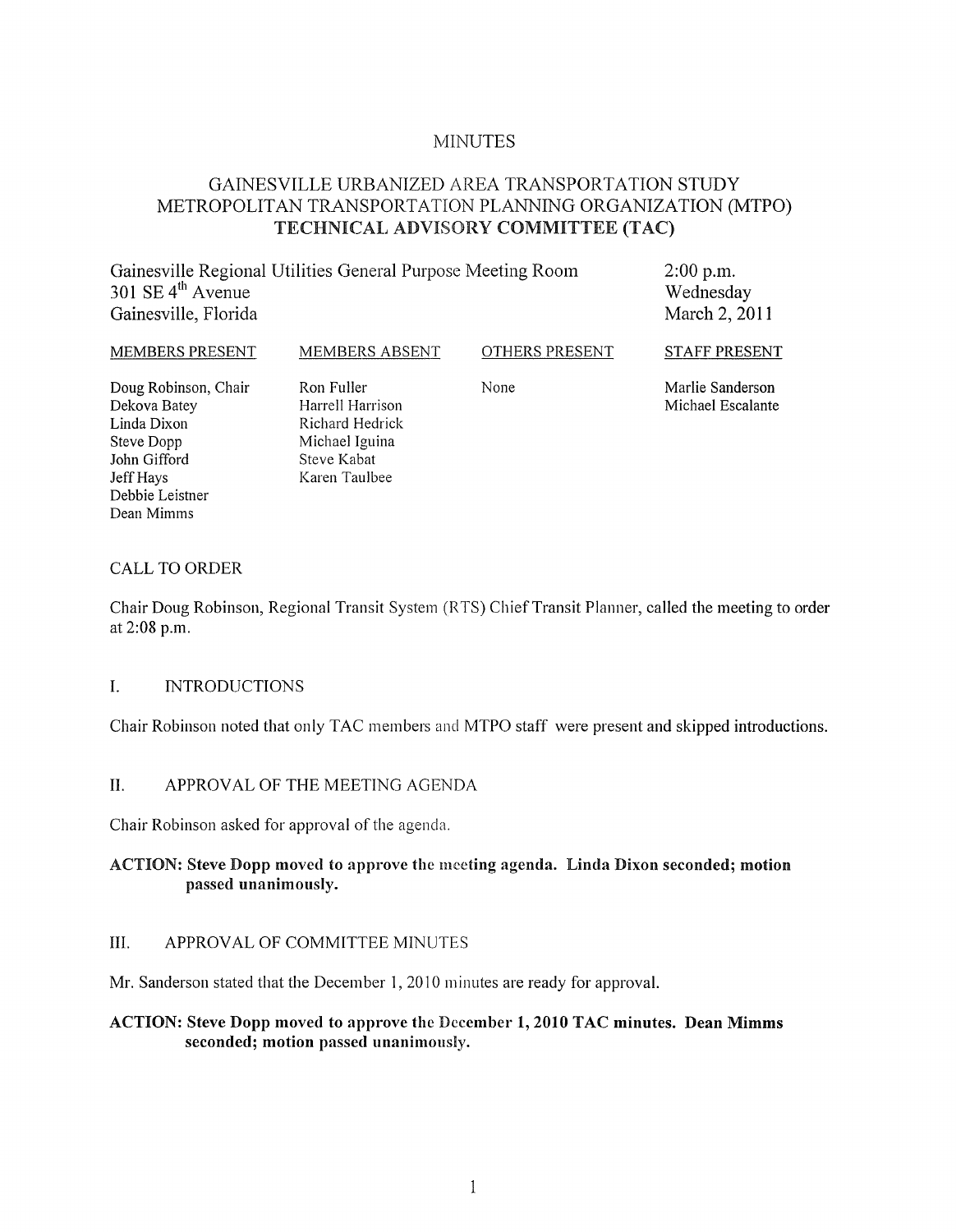### IV. UPCOMING MEETINGS

Mr. Marlie Sanderson, MTPO Director of Transportation Planning, announced that the next MTPO meeting is scheduled for April 4th at 3:00 p.m. in the Jack Durrance Auditorium. He said that the TAC's next meeting, if needed, is scheduled for March 23rd.

### V. UNFUNDED PROJECT PRIORITIES

Mr. Sanderson stated that, each year, the MTPO develops priorities for unfunded projects. He said that these priorities are used by the Florida Department of Transportation to develop its Tentative Work Program. He added that this year's draft List of Priority Projects includes projects from the recently adopted Year 2035 Livable Community Reinvestment Plan and from local agency recommendations. He noted that he would discuss tables that may have changes due to review comments that MTPO staff received. He discussed proposed changes and answered questions to Table lA- Bicycle/Pedestrian Priorities- Enhancement Funds, Table 1B- Bicycle/Pedestrian Priorities- Alachua County-Maintained Facilities, and Table 1C- Bicycle/Pedestrian Priorities- City of Gainesville-Maintained Facilities.

### It was a consensus to:

- 1. delete the ADA compliance text from Table 1A- Priority  $*9$ ;
- 2. note that Table 1B- Priority  $n/1$  is in the Tentative Work Program; and
- 3. note that the Table  $1C$  project is partially funded.

Mr. Sanderson noted that appropriate tables were corrected for the limits of the Waldo Road Multiway Project. He asked if there were any questions regarding:

- Table *2A-* Capacity/Multimodal Priorities- State Highway System;
- Table 2B- Capacity/Multimodal Priorities- Alachua County-Maintained Facilities;
- Table 2C- Capacity/Multimodal Priorities- City of Gainesville-Maintained Facilities.
- Table 3- Intelligent Transportation System Priorities.
- Table 4- Landscaping Priorities
- Table *5A-* Project, Development and Environment (PD&E) Study Priorities;
- Table 5B- PD&E Study Priorities- Alachua County-Maintained Facilities; and
- Table 5C- PD&E Study Priorities- City of Gainesville-Maintained Facilities.

There were no questions.

Mr. Sanderson discussed the newTable 6- Public Transportation Priorities handout and answered questions. He pointed out the Regional Transit System staff-requested changes. He asked if there were any questions regarding:

- Table 7A- Right-Of-Way (ROW) Priorities- State Highway System:
- Table 7B- ROW Priorities- Alachua County-Maintained Facilities;
- Table 7C- ROW Priorities- City of Gainesville-Maintained Facilities;
- Table 8- Safe Routes to School Priorities;
- Table 9- Safety Priorities;
- Table 10- Strategic Intermodal System Priorities; and
- Table 11- Surface Transportation Program (STP) Fund Priorities.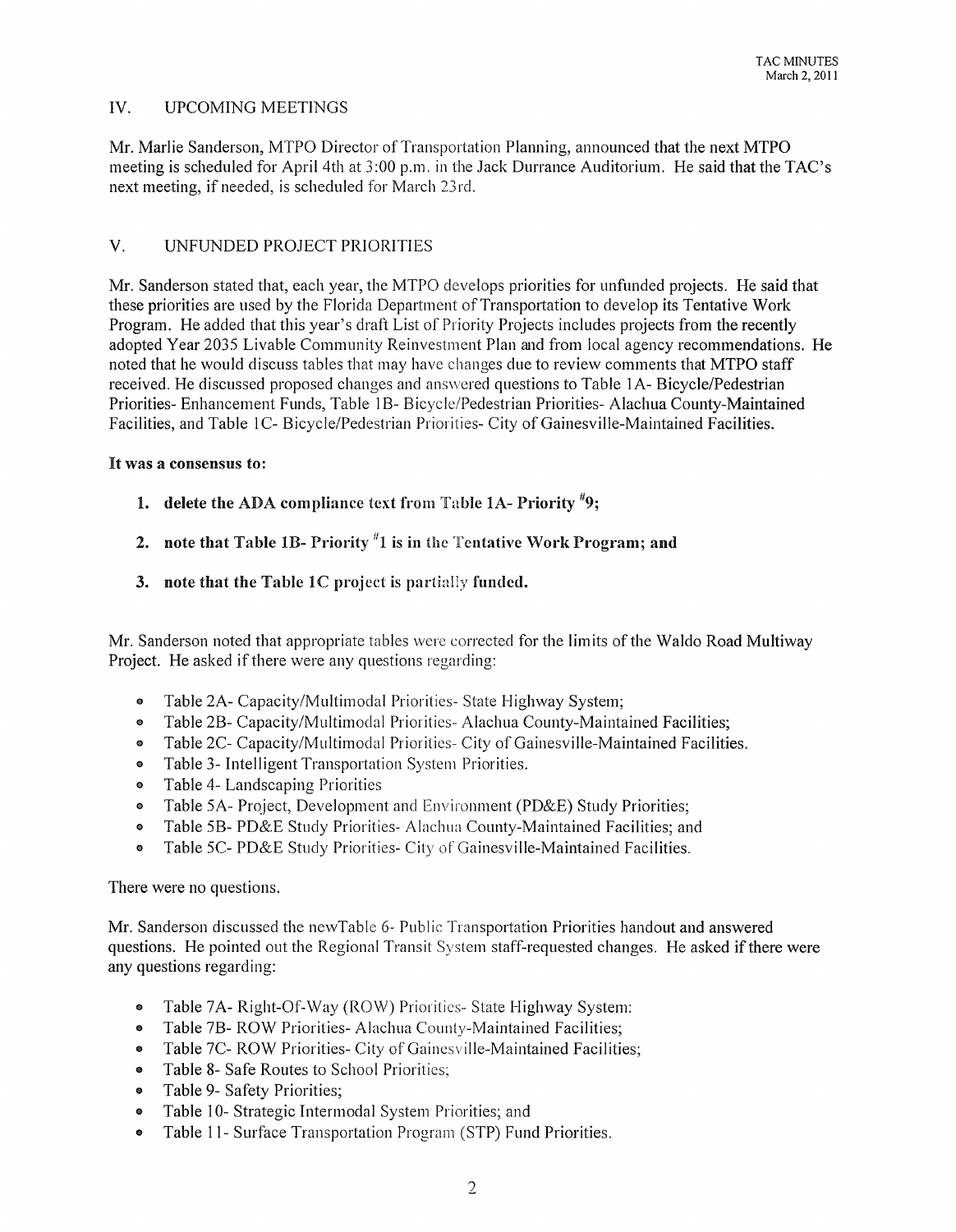There were no questions.

Mr. Sanderson discussed and answered questions regarding Table 12A- Traffic Operations Priorities-State Highway System and Table 12B- Traffic Operations Priorities- Local Facilities.

Ms. Debbie Leistner, City of Gainesville Transportation Planning Manager, noted that NE 39 Avenue project could be deleted.

Ms. Linda Dixon, University of Florida Assistant Director for Facilities Planning and Construction, discussed an additional project for SW 34 Street at Hull Road.

Mr. Michael Escalante, MTPO Senior Planner, noted that the SW 34 Street turn lane project could be placed in Table 9- Safety Priorities.

### ACTION: Jeff Hays moved to revise Table 12A- Traffic Operations Priorities- State Highway System to:

- 1. show priority "7 as Campus Development Agreement-partially funded;
- 2. add as new Priority  $\sqrt[4]{8}$ , SW 34 Street at Hull Road:
	- o extend southbound left turnlane; and
	- $\circ$  install northbound exclusive right turnlane variable message board;
- 3. show new Priority  $^{\#}10$  location to be at Center Drive/VA entrance; and
- 4. delete draft Priority  $"11$ .

Dean Mimms seconded; motion passed 7 to 1.

## It was a consensus of the TAC to add to Table 9- Safety Priorities a new Priority #7, SW 34 Street at Hull Road, extend southbound left turnlane.

Mr. Sanderson asked if there were any questions regarding:

- Table 13- Transit Corridor Development Priorities;
- Table 14- Transportation Disadvantaged Priorities- Transportation Disadvantaged Trust Fund;
- Table 15- Transportation Disadvantaged Priorities- Federal Transit Administration Section 5310 Capital Funding/Equipment Program;
- <sup>o</sup> Table 16- Transportation Disadvantaged Priorities- Federal Transit Administration Section 5311 Nonurbanized Area Formula Programs;
- Table 17- Transportation Disadvantaged Priorities- Federal Transit Administration Section 5316 Job Access and Reverse Commute (JARC) Program;
- e Table 18- Transportation Disadvantaged Priorities- Federal Transit Administration Section 5317 New Freedom Program; and
- Table 19- Transportation Regional Incentive Program (TRIP) Priorities.

There were no questions.

### ACTION: Steve Dopp moved to recommend that the MTPO approve the List of Priority Projects, incorporating the TAC-recommended revisions. Jeff Hays seconded; motion passed unanimously.